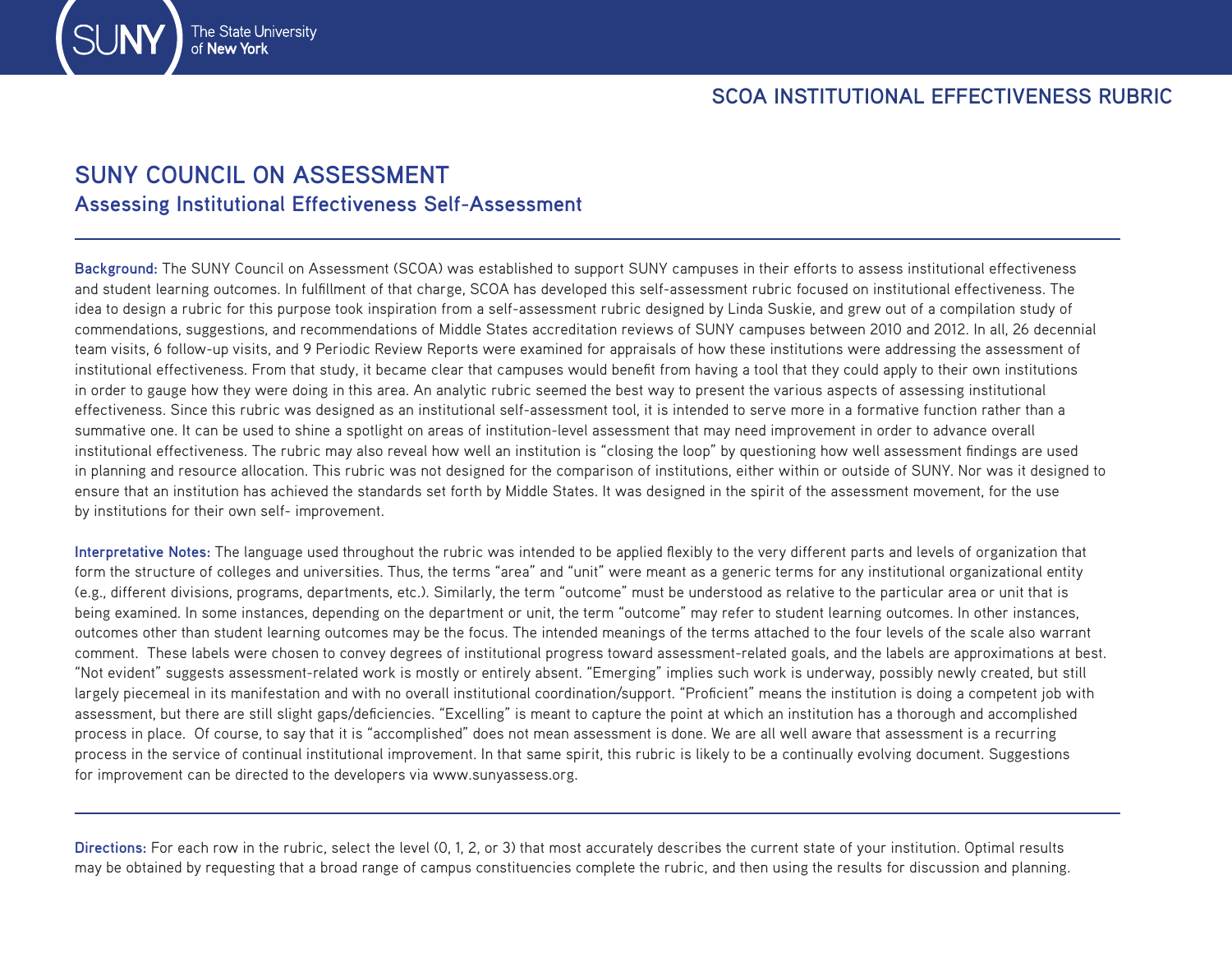

## **SCOA INSTITUTIONAL EFFECTIVENESS RUBRIC**

This page left blank intentionally to facilitate back-to-back printing of the rubric.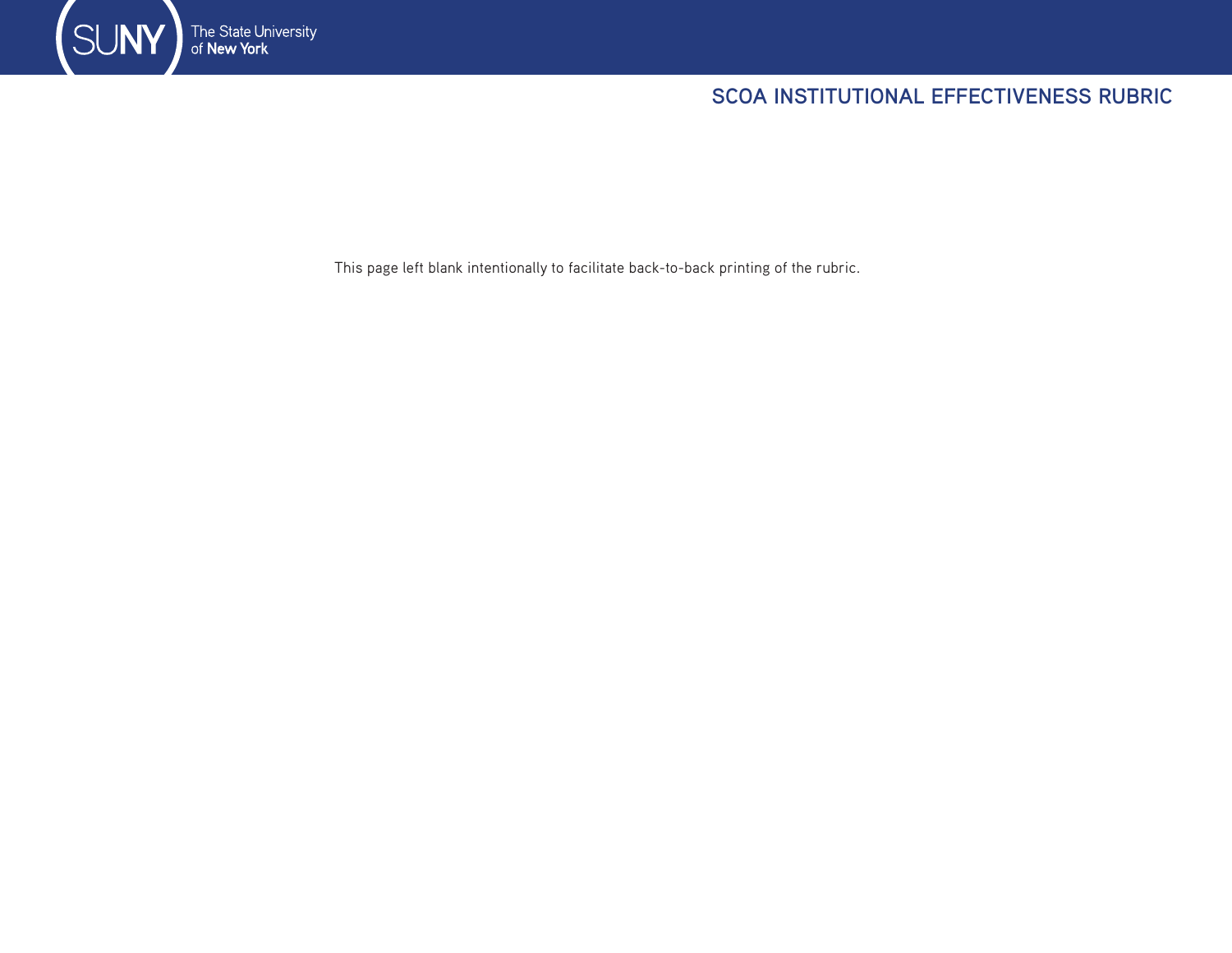SUNY The State University<br>of **New York** 

## **SCOA INSTITUTIONAL EFFECTIVENESS RUBRIC**

| Aspect         | <b>Element</b>    | Goal                                                                                                                                                                                                                         | Level 0: Not Evident                                                                                                                                                                                                               | Level 1: Emerging                                                                                                                                                                                                                                                        | Level 2: Proficient                                                                                                                                                                                                                                                         | Level 3: Excelling                                                                                                                                                                                                                                                                                                 |
|----------------|-------------------|------------------------------------------------------------------------------------------------------------------------------------------------------------------------------------------------------------------------------|------------------------------------------------------------------------------------------------------------------------------------------------------------------------------------------------------------------------------------|--------------------------------------------------------------------------------------------------------------------------------------------------------------------------------------------------------------------------------------------------------------------------|-----------------------------------------------------------------------------------------------------------------------------------------------------------------------------------------------------------------------------------------------------------------------------|--------------------------------------------------------------------------------------------------------------------------------------------------------------------------------------------------------------------------------------------------------------------------------------------------------------------|
| <b>Design</b>  | Plan              | The institution has a<br>formal assessment plan<br>that documents an<br>organized, sustained<br>assessment process<br>covering all major<br>administrative units.<br>student support services,<br>and academic programs.     | There is no overall<br>institutional plan for<br>assessment. Assessment<br>may be conducted at the<br>institution, but when it<br>occurs, it is completed on<br>an ad hoc basis, perhaps<br>in response to specific<br>challenges. | Some, but not all<br>functional areas/units<br>conduct assessment<br>systematically and these<br>have policies and plans<br>that pertain to assessment<br>within the area/unit: there<br>is no coordination of or<br>standards for assessment<br>set by the institution. | All functional areas/units<br>conduct assessment<br>systematically and may<br>have written policies to<br>guide the process. There is<br>no overall institutional plan<br>that serves to coordinate<br>use of assessment data<br>to improve institutional<br>effectiveness. | There is a written plan that<br>specifies responsibility for<br>conducting assessment at<br>both unit and institution levels<br>and that identifies reporting<br>timelines and procedures.<br>The plan also indicates how<br>assessment data is channeled<br>into the strategic planning and<br>budgeting process. |
|                | <b>Outcomes</b>   | Measurable outcomes<br>have been articulated for<br>the institution as a whole<br>and within functional<br>areas/units, including for<br>courses and programs and<br>nonacademic units.                                      | Outcomes either have<br>not been written, or where<br>they do exist, they are<br>not stated in ways that<br>directly suggest how to<br>measure them.                                                                               | Some but not all units<br>have their own outcomes<br>statements. For example,<br>academic affairs may have<br>identified student learning<br>outcomes, but no other units<br>have identified outcomes.                                                                   | All units have outcomes<br>statements, but not all of these<br>are stated in terms that link to<br>measurement operations.                                                                                                                                                  | All units within the institution<br>and the institution as a whole<br>have clearly stated and<br>measurable outcomes.                                                                                                                                                                                              |
|                | Alignment         | More specific subordinate<br>outcomes (e.g., course)<br>are aligned with broader.<br>higher-level outcomes<br>(e.g., program) within units<br>and these are aligned with<br>the institutional mission.<br>goals, and values. | Course/program or other<br>functional area outcomes.<br>when present, are not<br>mapped to or aligned with<br>higher level outcomes nor<br>are they shown to be<br>related to institutional<br>mission, goals, and values.         | Alignment of outcomes has<br>been achieved in some but<br>not all areas/units.                                                                                                                                                                                           | Alignment of lower level<br>outcomes to higher level<br>outcomes within areas/units is<br>mostly complete. Alignment of<br>higher levels unit outcomes to<br>institutional mission, goals, and<br>values is not complete.                                                   | All units indicate how their<br>outcomes are aligned with<br>institution mission, goals, and<br>values. Alignment within units<br>is specific and appropriate<br>to the unit and its role in the<br>institution. Alignment of<br>outcomes indicates a strong<br>sense of shared purpose<br>within the institution. |
| Implementation | <b>Resources</b>  | Financial, human,<br>technical, and/or physical<br>resources are adequate to<br>support assessment.                                                                                                                          | No resources are available<br>to support assessment.                                                                                                                                                                               | Resources to support<br>assessment are handled on<br>an ad hoc basis.                                                                                                                                                                                                    | There is budgetary support of<br>assessment activities within<br>units that conduct assessment.<br>but there is no overall institutional<br>plan for providing the full range of<br>resources to support assessment.                                                        | The institution and each<br>area/unit has made a<br>commitment to assessment<br>and provides all necessary<br>resources for assessment.                                                                                                                                                                            |
|                | Culture           | All members of the faculty<br>and staff are involved in<br>assessment activities.                                                                                                                                            | Assessment, if occurring,<br>is done by lone individuals<br>charged with assessment<br>responsibilities.                                                                                                                           | Some units involve<br>faculty/staff in assessment<br>planning and collection and<br>review of data.                                                                                                                                                                      | All units involve all<br>faculty/staff in some aspect<br>of assessment, planning<br>data collection, and/or<br>review of data.                                                                                                                                              | All members of the university<br>community are involved in<br>assessment activities in their<br>respective units. Institution<br>leaders frequently articulate<br>assessment as an important<br>value/activity of the institution.                                                                                 |
|                | <b>Data Focus</b> | Data from multiple<br>sources and measures are<br>considered in assessment.                                                                                                                                                  | Assessment data are not<br>collected.                                                                                                                                                                                              | Assessment data are<br>collected in one or<br>more units but consists<br>primarily of survey results<br>and/or anecdotal evidence.                                                                                                                                       | All units collect some<br>combination of direct and<br>indirect evidence to assess<br>performance.                                                                                                                                                                          | Assessment is based on.<br>where appropriate, multiple<br>measures of performance.<br>including direct and indirect<br>measures and quantitative<br>and qualitative data.                                                                                                                                          |